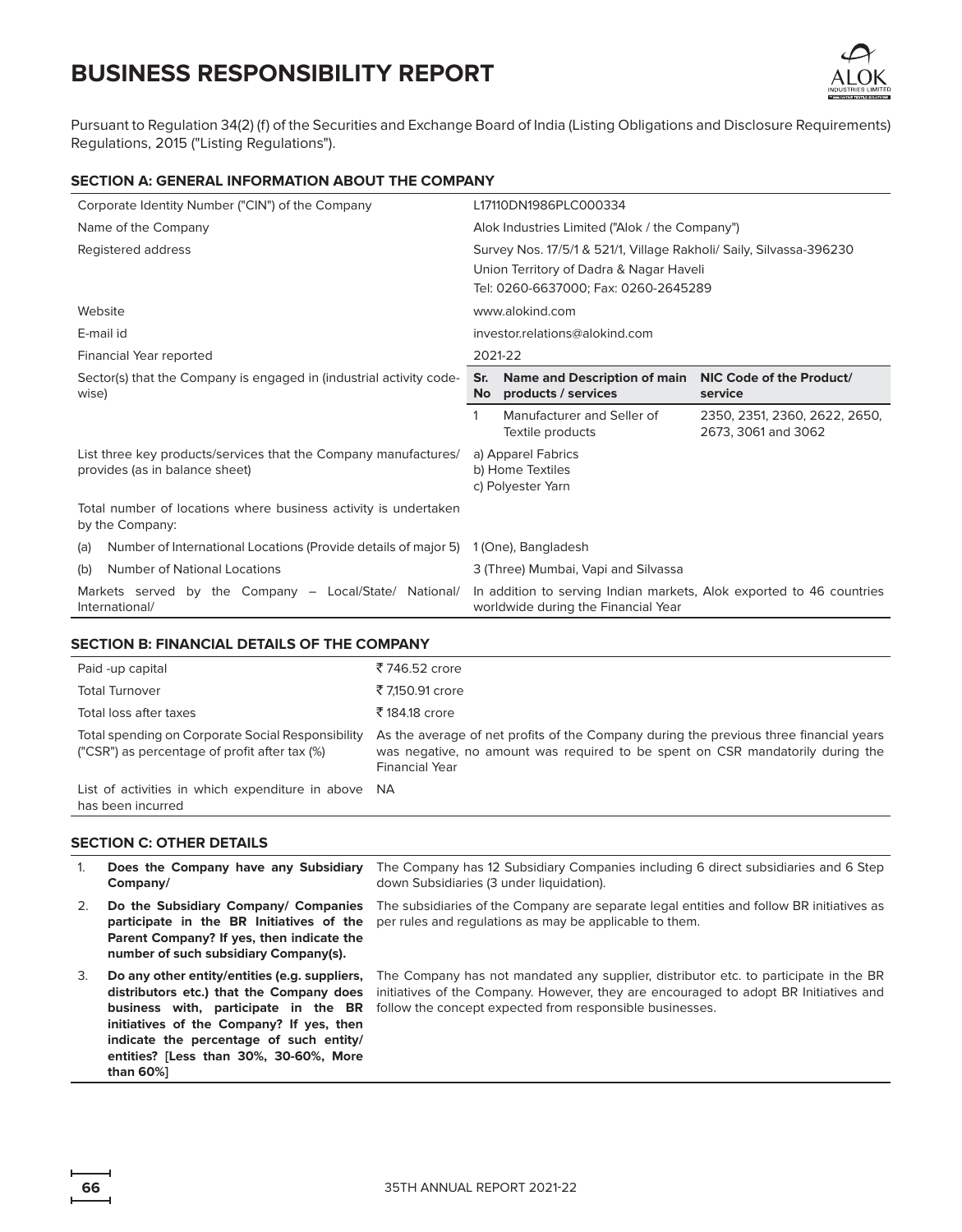### **SECTION D: BR INFORMATION**

## **1 Details of Director/ Directors responsible for BR**

| Details of Director/ Directors responsible for implementation of i.<br>the BR Policy/ Policies: | н.   | Name<br>DIN      |  | Mr. A. Siddharth<br>00016278   |
|-------------------------------------------------------------------------------------------------|------|------------------|--|--------------------------------|
|                                                                                                 | iii. | Designation      |  | Chairman                       |
|                                                                                                 | İV.  | Tel. Number      |  | +91 (022) 61787000             |
|                                                                                                 | V.   | Email id         |  | investor.relations@alokind.com |
| <b>Details of BR head</b>                                                                       |      | Mr. A. Siddharth |  |                                |

## **2 Principle-wise (as per National Voluntary Guidelines) BR Policy/Policies**

a) Details of compliance [Reply in Yes (Y)/No (N)]

| Sr.<br>No.      | <b>Questions</b>                                                                                                                                                    | <b>P1</b>  | <b>P2</b>            | P <sub>3</sub>                                                                                                                                                                                                                     | <b>P4</b> | <b>P5</b> | <b>P6</b> | <b>P7</b> | P8 | P <sub>9</sub> |
|-----------------|---------------------------------------------------------------------------------------------------------------------------------------------------------------------|------------|----------------------|------------------------------------------------------------------------------------------------------------------------------------------------------------------------------------------------------------------------------------|-----------|-----------|-----------|-----------|----|----------------|
|                 |                                                                                                                                                                     |            |                      |                                                                                                                                                                                                                                    |           |           |           |           |    |                |
| $\mathbf{1}$    | Do you have a Policy/Policies for:                                                                                                                                  | Y          | Y                    | Y                                                                                                                                                                                                                                  | Y         | Y         | Y         | Y         | Y  | Y              |
| 2               | the<br>Policy<br>been<br>formulated<br><b>Has</b><br>consultation<br>with the<br>relevant<br>in<br>stakeholders?                                                    | Y          | Y                    | Y                                                                                                                                                                                                                                  | Y         | Y         | Y         | Y         | Y  | Y              |
| 3               | Does the Policy conform to any national/<br>international standards? If yes, specify?<br>(50 words)                                                                 |            | Government of India. | The Policies confirm to the National Voluntary Guidelines on Social,<br>Environmental and Economic Responsibilities of Business, National Guidelines<br>on Responsible Business Conduct notified by Ministry of Corporate Affairs, |           |           |           |           |    |                |
| 4               | Has the Policy been approved by the<br>Board? If yes, has it been signed by the<br>MD/ owner/ CEO/ appropriate Board<br>Director?                                   | Υ          | Υ                    | Y                                                                                                                                                                                                                                  | Y         | Y         | Y         | Y         | Y  | Y              |
| 5               | Does the Company have a specified<br>committee of the Board/ Director/ Official<br>to oversee the implementation of the<br>Policy?                                  | Y          | Y                    | Y                                                                                                                                                                                                                                  | Y         | Y         | Y         | Y         | Υ  | Y              |
| 6               | Indicate the link to view the Policy online                                                                                                                         | Policy.pdf |                      | https://www.alokind.com/Investor_Relations-pdf/Policies/Business_Responsibility_                                                                                                                                                   |           |           |           |           |    |                |
| 7               | formally<br><b>Has</b><br>the<br>Policy<br>been<br>communicated to all relevant internal and<br>external stakeholders?                                              | Y          | Y                    | Y                                                                                                                                                                                                                                  | Y         | Y         | Y         | Y         | Υ  | Y              |
| 8               | Does the Company have in-house<br>structure to implement the Policy/Policies?                                                                                       | Y          | Y                    | Y                                                                                                                                                                                                                                  | Y         | Y         | Y         | Y         | Y  | Y              |
| 9               | Does the Company have a grievance<br>redressal mechanism related to the<br>Policy/ Policies to address stakeholders'<br>grievances related to the Policy/ Policies? |            |                      | Yes, any grievance or feedback related to the Policies can be sent to<br>investor.relations@alokind.com.                                                                                                                           |           |           |           |           |    |                |
| 10 <sup>°</sup> | Has the Company carried out independent<br>audit/ evaluation of the working of this<br>Policy by an internal or external agency?                                    |            | whenever required.   | The Policies are being evaluated internally from time to time and updated                                                                                                                                                          |           |           |           |           |    |                |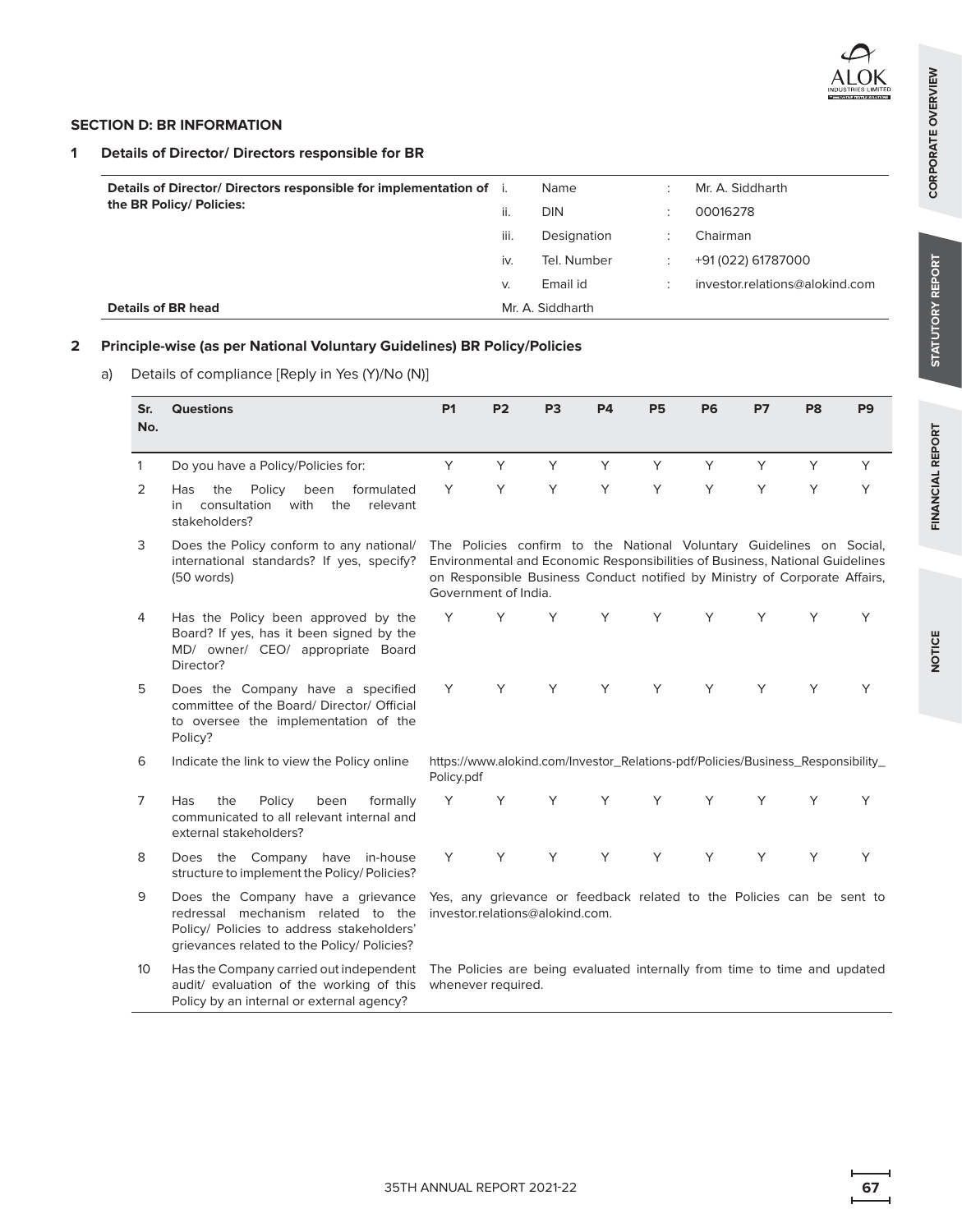

b) If answer to the question at serial number 1 against any principle, is 'No', please explain why: (Tick up to 2 options)

| Sr. No. |                                                                                                                                                                                                        | <b>Questions</b>                                                                                                                                                                                                                                                            | P <sub>1</sub> | <b>P2</b> | P <sub>3</sub> | <b>P4</b> | <b>P5</b>             | P <sub>6</sub> | P7 | P <sub>8</sub> | P <sub>9</sub> |
|---------|--------------------------------------------------------------------------------------------------------------------------------------------------------------------------------------------------------|-----------------------------------------------------------------------------------------------------------------------------------------------------------------------------------------------------------------------------------------------------------------------------|----------------|-----------|----------------|-----------|-----------------------|----------------|----|----------------|----------------|
|         |                                                                                                                                                                                                        | The Company has not understood the Principle                                                                                                                                                                                                                                |                |           |                |           |                       |                |    |                |                |
| 2       |                                                                                                                                                                                                        | The Company is not at a stage where it finds itself in a<br>position to formulate and implement the Policies on<br>specified principles                                                                                                                                     |                |           |                |           |                       |                |    |                |                |
| 3       |                                                                                                                                                                                                        | The Company does not have financial or manpower<br>resources available for the task                                                                                                                                                                                         |                |           |                |           | <b>NOT APPLICABLE</b> |                |    |                |                |
| 4       |                                                                                                                                                                                                        | It is planned to be done within next 6 months                                                                                                                                                                                                                               |                |           |                |           |                       |                |    |                |                |
| 5       |                                                                                                                                                                                                        | It is planned to be done within the next 1 year                                                                                                                                                                                                                             |                |           |                |           |                       |                |    |                |                |
| 6       |                                                                                                                                                                                                        | Any other reason (please specify)                                                                                                                                                                                                                                           |                |           |                |           |                       |                |    |                |                |
| 7.      |                                                                                                                                                                                                        | Governance related to BR                                                                                                                                                                                                                                                    |                |           |                |           |                       |                |    |                |                |
|         | Indicate the frequency with which the Board of Directors, Committee of the Board or CEO to assess the BR<br>a.<br>performance of the Company. Within 3 months, 3-6 months, annually, more than 1 year. |                                                                                                                                                                                                                                                                             |                |           |                |           |                       |                |    |                |                |
|         | The BR performance of the Company is annually assessed by the BR Head.                                                                                                                                 |                                                                                                                                                                                                                                                                             |                |           |                |           |                       |                |    |                |                |
|         | Does the Company publish a BR or a Sustainability Report? What is the hyperlink for viewing this report? How<br>b.<br>frequently it is published?                                                      |                                                                                                                                                                                                                                                                             |                |           |                |           |                       |                |    |                |                |
|         | Pursuant to Regulation 34 of the Listing Regulations, the Company publishes a Business Responsibility Report as<br>an Annexure to the Directors' Report on an annual basis.                            |                                                                                                                                                                                                                                                                             |                |           |                |           |                       |                |    |                |                |
|         |                                                                                                                                                                                                        | Business Responsibility Report of the Company is available at the Company's website and can be accessed<br>through the link: https://www.alokind.com/Investor_Relations-pdf/General_Meetings/AGM/2021-22_35th_AGM-<br>26.07.2022/Business_Responsibility_Report_2021-22.pdf |                |           |                |           |                       |                |    |                |                |

#### **SECTION E: PRINCIPLE-WISE PERFORMANCE**

**Principle 1 Businesses should conduct and govern themselves with ethics, transparency and accountability**

**1. Does the Policy relating to ethics, bribery and corruption cover only the Company? Yes/ No. Does it extend to the Group/Joint Ventures/ Suppliers/ Contractors/ NGOs /Others?**

The Policy relating to ethics, transparency and accountability covers the Company and its group companies including Joint Ventures and Associate Companies and the Suppliers / Contractors / NGOs dealing with the Company are also encouraged to maintain ethical standards in all their practices. The employees are encouraged to work on the principle that they should "act ethically even when nobody is watching"

The Company has adopted a "Code of Business Conduct and Ethics" which mandates the Directors, Senior Management and Employees of the Company to act honestly, ethically and with integrity and deal fairly with the Company's customers, suppliers, dealers, investors and competitors.

The essence of Company's governance philosophy is based on fairness, transparency, accountability and responsibility aligned with best management practices and ethical values. Company has put in place Vigil Mechanism Policy which serves as a tool for its directors and employees to report any genuine concerns about unethical behaviour, actual or suspected without fear of reprisal.

With the implementation of the Code to Regulate, Monitor and Report Trading in Securities of the Company by Directors, Promoters, Designated Persons and specified Connected Persons of the Company and Material Subsidiaries of the Company, the Company has created awareness amongst the employees to deal with price sensitive information in an ethical manner and not deal in securities of Company when in possession of such information for unlawful gains.

The aforementioned Codes/Policies have been uploaded on the website of the Company at <www.alokind.com>under the "Investor Relations" section.

**2. How many stakeholder complaints have been received in the past financial year and what percentage was satisfactorily resolved by the management? If so, provide details thereof, in about 50 words or so.**

The Company has in place, a mechanism for dealing with complaints received from various stakeholders. The details of shareholders complaints received and resolved during the financial year 2021-22 are provided in the Corporate Governance Report.

**Principle 2 Businesses should provide goods and services that are safe and contribute to sustainability throughout their life cycle**

### **1. List up to 3 of your products or services whose design has incorporated social or environmental concerns, risks and/or opportunities.**

The Company understands its obligations relating to social and environmental concerns, risks and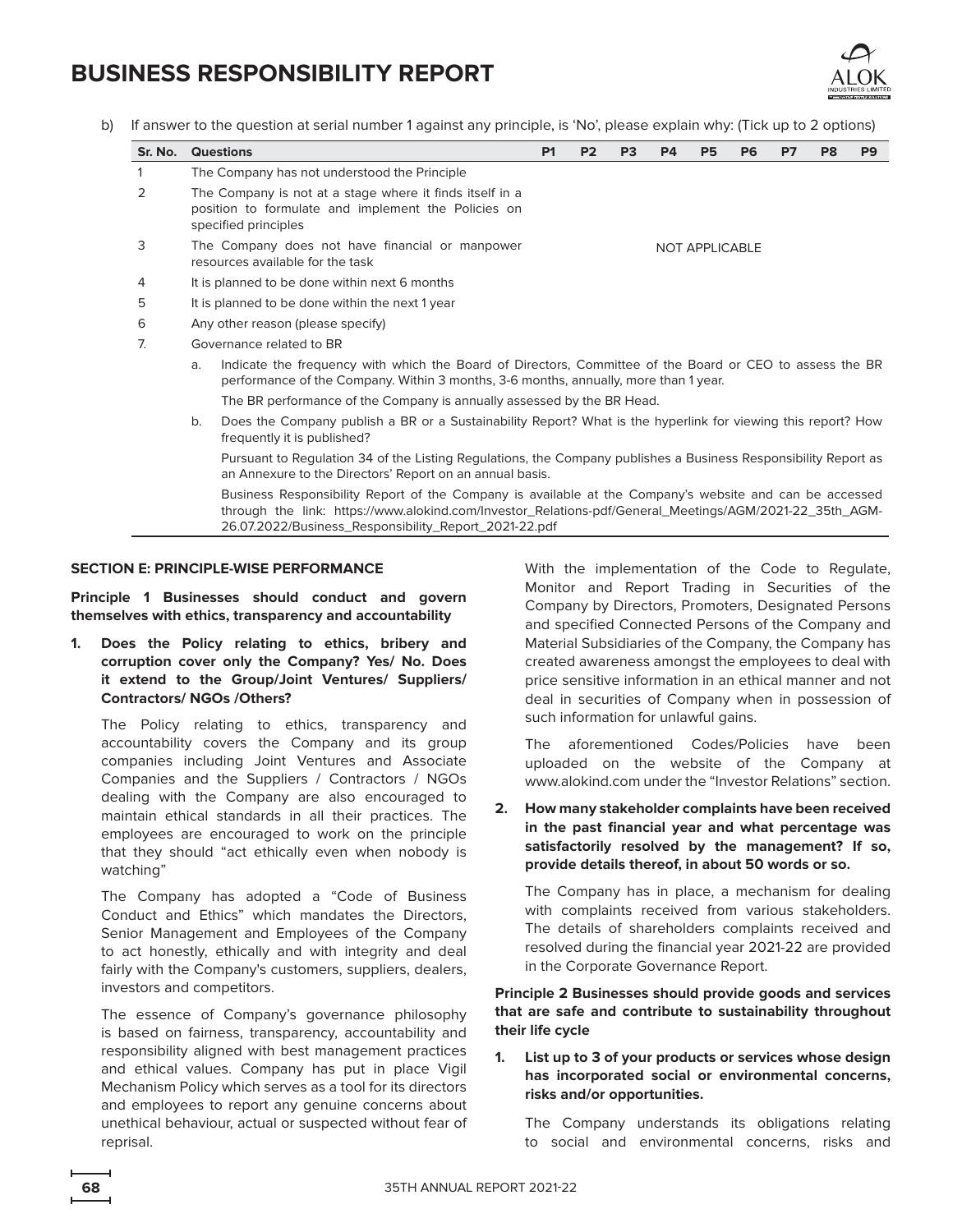opportunities. The Company ensures fulfilment of compliance obligations that relate to its products, environmental aspects and occupational health and safety. During the financial year under review, the Company was engaged in manufacturing of following main products; a) Apparel Fabrics b) Home Textiles c) Polyester Yarn.

The products of the Company are manufactured in compliance with applicable laws, regulations and the products are supplied in the Business to Business segment. The Company's manufacturing processes have adequate systems and processes which ensure protection of environmental factors like reduction of emissions, discharge of pollutants and hazardous waste and treatment thereof in systematic manner to minimize adverse environmental impact. The Company prioritizes domestic sourcing wherever possible. Efforts are also made to transport maximum cargo via ship/rail.

The manufacturing process also takes care of other aspects like minimizing and treatment of occupational disease, safety measures to avoid accidents, fire / leakages by adopting certain measures including a) selecting right equipment, processes, inputs and tracking emissions and b) organizing safety awareness programs, safety training, structural audit. The Company also provides employment opportunities to local people around its manufacturing plants.

- **2. For each such product, provide the following details in respect of resource use (energy, water, raw material etc.) per unit of product (optional):**
	- a. Reduction during sourcing/production/ distribution achieved since the previous year throughout the value chain?

 The Company is committed to environment sustainability. The Company works towards reduction and optimal utilization of energy, water, raw material, logistics etc. by incorporating new techniques and innovative ideas.

 As consumption per unit depends on the product mix and other variables there are no specific standards to ascertain reduction achieved at each product level.

b. Reduction during usage by consumers (energy, water) has been achieved since the previous year?

 The Company operates in Business to Business segment therefore the Company's products do not have any broad-based impact in the reduction of consumption of energy and water by its consumers. The Company is generally committed to reduce waste, conservation of raw material, resources and energy through various initiatives, technological upgradation.

**3. Does the Company have procedures in place for sustainable sourcing (including transportation)? If yes, what percentage of your inputs was sourced sustainably? Also, provide details thereof, in about 50 words or so.**

The Company has a structured procedure for sourcing to ensure raw materials are sourced in an optimal and sustainable manner. The Company procures key raw material like raw cotton from Maharashtra, Gujarat and Madhya Pradesh, Cotton Yarn from Tamil Nadu, Maharashtra, PTA, MEG and Furnace Oil from Gujarat and Chemicals and Dyes from Maharashtra and Gujarat. The sourcing of raw materials like cotton, cotton yarn, PTA, MEG were made through rail wagons and road transport.

**4. Has the Company taken any steps to procure goods and services from local & small producers, including communities surrounding their place of work? If yes, what steps have been taken to improve the capacity and capability of local and small vendors?**

The Company believes in inclusive growth and encourages local sourcing wherever possible. The Company is promoting and encouraging surrounding areas local small suppliers, civil, housekeeping, horticulture contractors and transporters which help them in securing work contracts. Most of such local suppliers are categorized under MSME (Micro, Small & Medium Enterprises) sector. To ensure improvement of capacity and capability of such local suppliers the Company ensures the timely payments against the respective services rendered by them. The Company do avail/employ people residing in vicinity of plants of the Company, whenever required, for the purpose of its manufacturing activities. The Company is providing technical and safety training, as required in plant, which makes them more reliable and employable in safe ways.

**5. Does the Company have a mechanism to recycle products and waste? If yes, what is the percentage of recycling of products and waste (separately as 10%). Also, provide details thereof, in about 50 words or so.**

The Company encourages the use of recycled products and has set up a recycled polyester unit to recycle polyester and polyester yarn waste and flakes to produce 100% recycled polyester fiber. In view, however of the reduced capacity utilization, over the past few years, the percentage of recycling is not significant. Solid waste at the processing plant is managed through an external solid waste management Company. Alok also has an effluent treatment plant for primary, secondary and tertiary treatment of effluent.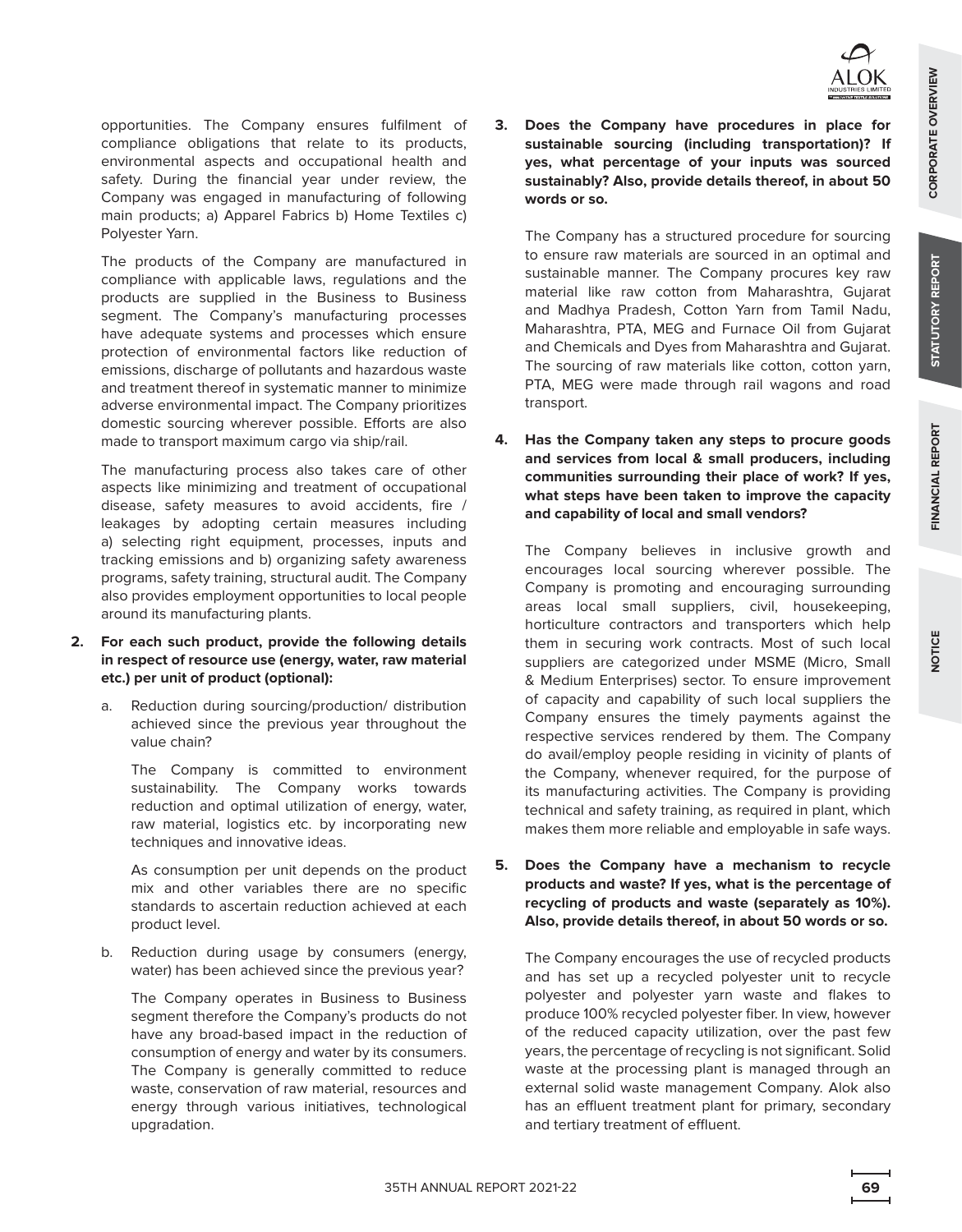

### **Principle 3 Businesses should promote the well-being of all employees**

| 1. | Please indicate the total number of employees:                                                  | 26231  |
|----|-------------------------------------------------------------------------------------------------|--------|
| 2. | Please indicate the total number of employees hired on temporary/contractual/casual basis:      | 11428  |
| 3. | Please indicate the number of Permanent Women Employees:                                        | 1737   |
| 4. | Please indicate the number of permanent employees with disabilities:                            | $15 -$ |
| 5. | Do you have an employee association that is recognized by management: Yes/No                    | No.    |
| 6. | What percentage of your permanent employees is members of this recognized employee association? | N.A.   |

7. Please indicate the number of complaints relating to child labour, forced labour, involuntary labour, sexual harassment in the last financial year and pending, as on the end of the financial year.

| Category                                              | No. of complaints<br>pending at the<br>beginning of the<br>financial year | No. of complaints<br>filed during the<br>financial year | No. of complaints<br><b>Resolved during</b><br>the financial year | No. of complaints<br>pending as on end<br>of the financial<br>year |
|-------------------------------------------------------|---------------------------------------------------------------------------|---------------------------------------------------------|-------------------------------------------------------------------|--------------------------------------------------------------------|
| labour/ forced labour/ involuntary<br>Child<br>labour | Nil                                                                       | Nil                                                     | Nil                                                               | Nil                                                                |
| Sexual harassment                                     | Nil                                                                       | Nil                                                     | Nil                                                               | Nil                                                                |
| Discriminatory employment                             | Nil                                                                       | Nil                                                     | Nil                                                               | Nil                                                                |

8. What percentage of your under mentioned employees were given safety & skill up-gradation training in the last year?

| Sr.<br><b>No</b> | <b>Category of Employees</b>            | % of training given<br>at Silvassa location | % of training given<br>at Vapi Location |
|------------------|-----------------------------------------|---------------------------------------------|-----------------------------------------|
| a)               | <b>Permanent Employees</b>              | 85%                                         | 80%                                     |
| b)               | Permanent Women Employees               | 85%                                         | 75%                                     |
| C)               | Casual/Temporary/ Contractual Employees | 90%                                         | 70%                                     |
| d)               | <b>Employees with Disabilities</b>      | 70%                                         | 66%                                     |

## **Principle 4 Businesses should respect the interests of, and be responsive towards all stakeholders, especially those who are disadvantaged, vulnerable and marginalized?**

### **1. Has the Company mapped its internal and external stakeholders? Yes/No**

Yes. The stakeholders have been mapped and the key stakeholders are as follows: a) Government and regulatory authorities b) Investors and Shareholders c) Employees d) Customers e) Local Communities f) Suppliers/contractors g) Lenders.

The Stakeholders' Relationship Committee of the Company specifically looks into various aspects of interest of shareholders, and other security holders of the Company.

Also at plant locations the management engages with other stakeholders to understand and resolve any concern of the stakeholders.

## **2. Out of the above, has the Company identified the disadvantaged, vulnerable & marginalized stakeholders?**

The Company is committed to the welfare of marginalized and vulnerable sections of the society. The Company engages with its stakeholders on an on-going basis. The Company has also identified specific areas like empowering underprivileged/vulnerable stakeholders which help them to improve their standard of living.

### **3. Are there any special initiatives taken by the Company to engage with the disadvantaged, vulnerable and marginalized stakeholders? If so, provide details thereof, in about 50 words or so.**

The Company has always strived to contribute to different sections of the society. Beyond business, the objective of Company's social initiatives are conceptualized to create inclusive growth for the lesser privileged sections of the society.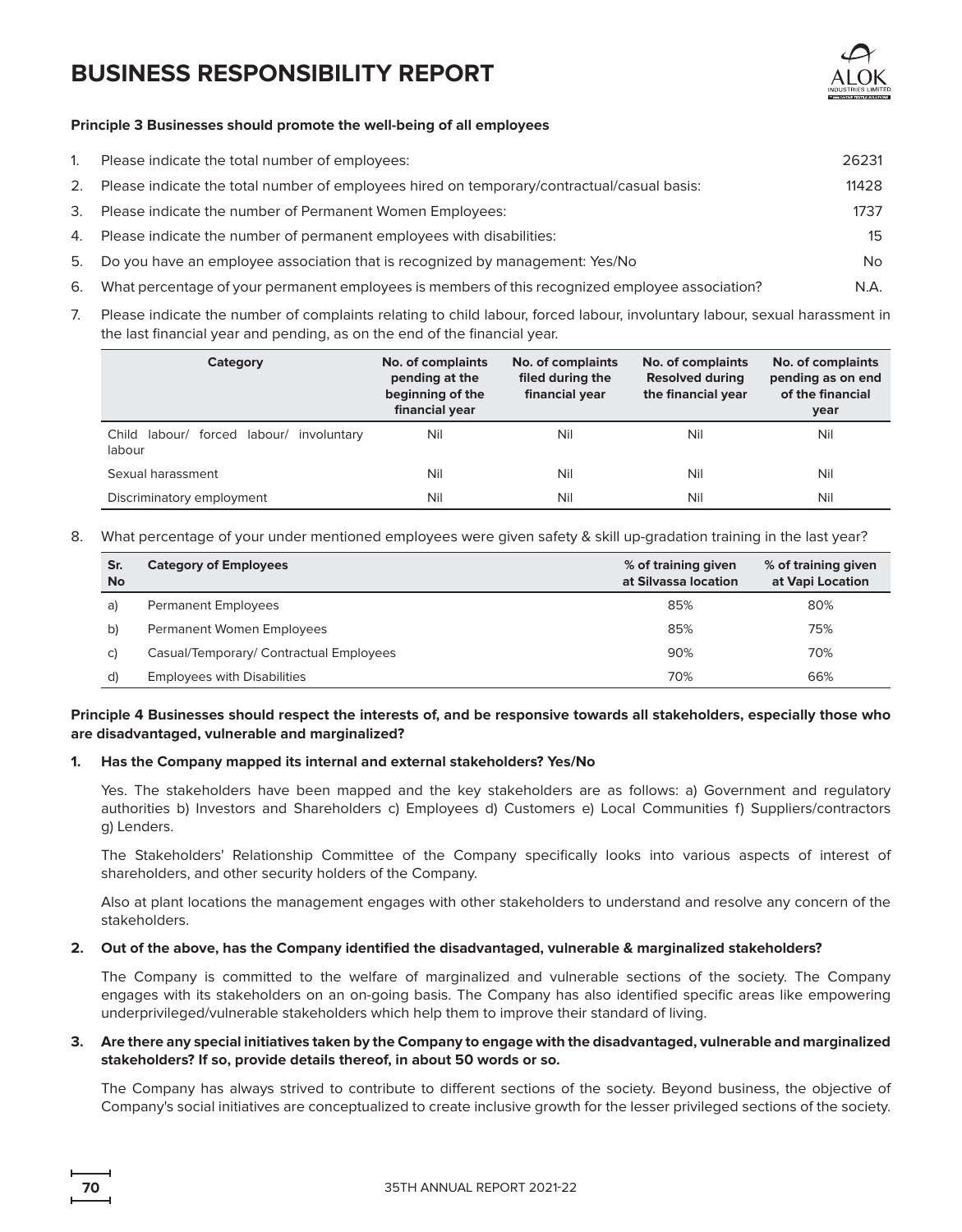**Principle 5 Businesses should respect and promote human rights**

**1. Does the Policy of the Company on human rights cover only the Company or extend to the Group/Joint Ventures/Suppliers/Contractors/NGOs/Others?**

The Company strictly follows highest ethics including protection of human rights while conducting its business activities. The Company's stand on human rights, include non-discrimination, prohibition of child and enforced labour, freedom of association and the right to engage in collective bargaining.

The Company's Policy for Prevention of Sexual Harassment of Women at workplace is applicable to all the employees including contractual and also covers contractual, temporary, visitors.

The Whistle Blower Policy/Vigil Mechanism of the Company also provides a mechanism for directors and employees of the Company to approach the Chairman of the Audit Committee of the Board to report genuine concerns about unethical behaviour, actual or suspected fraud or violation of the Code of Conduct or any other unethical or improper activity.

The Company has also extended strong support to manpower by covering them in Group Mediclaim Policy. The Company abides by all the rules and regulations related to human rights which are applicable in the area of operations.

**2. How many stakeholder complaints have been received in the past financial year and what percent was satisfactorily resolved by the management?**

The Company has not received any complaints pertaining to sexual harassment or principles related to human rights and there is no complaint pending to be resolved in this respect, during financial year 2021-22.

**Principle 6 Business should respect, protect, and make efforts to restore the environment**

**1. Does the Policy related to Principle 6 cover only the Company or extends to the Group/Joint Ventures/ Suppliers/Contractors/NGOs/others.**

The Company has a Policy on Conservation and Preservation of the Environment. All the plants of the Company maintain the generation of emissions and waste within the permissible limits given by State Pollution Control Boards (SPCB) to minimize adverse impact on environment.

The Company has adopted an integrated approach towards addressing biological diversity at various sites. There has been greenery developed in and around the manufacturing sites leading to reduced dust, improved micro-climate conditions, enhanced ambience for natural flora and fauna, reduction in evaporation losses of water, and so on.

The Company while dealing with its suppliers/contractors and other concerned parties, always ensures to conducts its dealings in accordance with Policy on Conservation and Preservation of the Environment.

**2. Does the Company have strategies/ initiatives to address global environmental issues such as climate change, global warming, etc? Y/N. If yes, please give hyperlink for webpage etc.**

The Company understands the global issue of climate change and aims to initiate maximum possible actions to address it. The Company is committed to;

- i) Addressing environmental issues through efficient use of natural resources, promote use of renewable energy, minimization of wastes, water management, protecting the biodiversity and reducing carbon footprint.
- ii) Effective implementation of environmental management system to prevent, mitigate and control environmental damages.

## **3. Does the Company identify and assess potential environmental risks? Y/N**

Yes, the Company assesses the potential impacts of its operations on the environment through the implementation of measures for the conservation and preservation of the environment. Potential environmental risks are identified and suitable steps taken to measure and mitigate risk through a structured approach.

**4. Does the Company have any project related to Clean Development Mechanism? If so, provide details thereof, in about 50 words or so. Also, if Yes, whether any environmental compliance report is filed?**

The Company is yet to not take up any project related to Clean Development Mechanism.

**5. Has the Company undertaken any other initiatives on – clean technology, energy efficiency, renewable energy, etc? Y/N. If yes, please give hyperlink for web page etc.**

No

### **6. Are the Emissions/Waste generated by the Company within the permissible limits given by CPCB/SPCB for the financial year being reported?**

Yes, the emissions/waste generated by the Company are within the permissible limits given by CPCB/SPCB for air emissions, effluent quality and discharge, solid and hazardous waste generation and disposal.